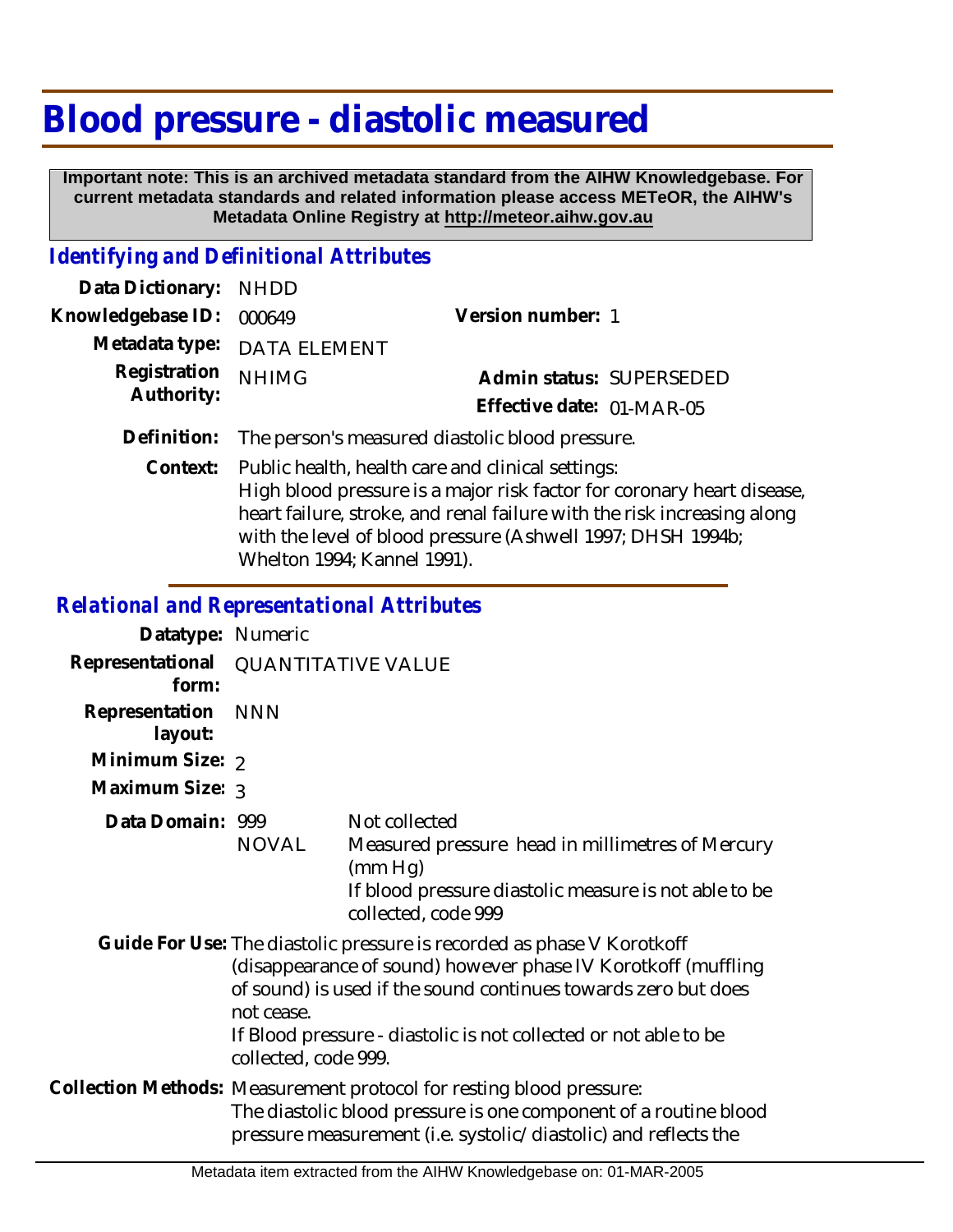minimum pressure to which the arteries are exposed.

-The patient should be relaxed and seated, preferably for several minutes, (at least 5 minutes). Ideally, patients should not take caffeine-containing beverages or smoke for two hours before blood pressure is measured.

-Ideally, patients should not exercise within half an hour of the measurement being taken (National Nutrition Survey User's Guide).

-Use a mercury sphygmomanometer. All other sphygmomanometers should be calibrated regularly against mercury sphygmomanometers to ensure accuracy.

-Bladder length should be at least 80%, and width at least 40% of the circumference of the mid-upper arm. If the velcro on the cuff is not totally attached, the cuff is probably too small.

-Wrap cuff snugly around upper arm, with the centre of the bladder of the cuff positioned over the brachial artery and the lower border of the cuff about 2 cm above the bend of the elbow. -Ensure cuff is at heart level, whatever the position of the patient. -Palpate the radial pulse of the arm in which the blood pressure is

being measured.

-Inflate cuff to the pressure at which the radial pulse disappears and note this value. Deflate cuff, wait 30 seconds, and then inflate cuff to 30 mm Hg above the pressure at which the radial pulse disappeared.

- Deflate the cuff at a rate of 2-3 mm Hg/beat (2-3 mm Hg/sec) or less.

-Recording the diastolic pressure use phase V Korotkoff (disappearance of sound). Use phase IV Korotkoff (muffling of sound) only if sound continues towards zero but does not cease. Wait 30 seconds before repeating the procedure in the same arm. Average the readings.

-If the first two readings differ by more than 4 mmHg diastolic or if initial readings are high, take several readings after five minutes of quiet rest.

Related metadata: is used in conjunction with Service contact date version 1 is used in conjunction with Blood pressure - systolic measured version 1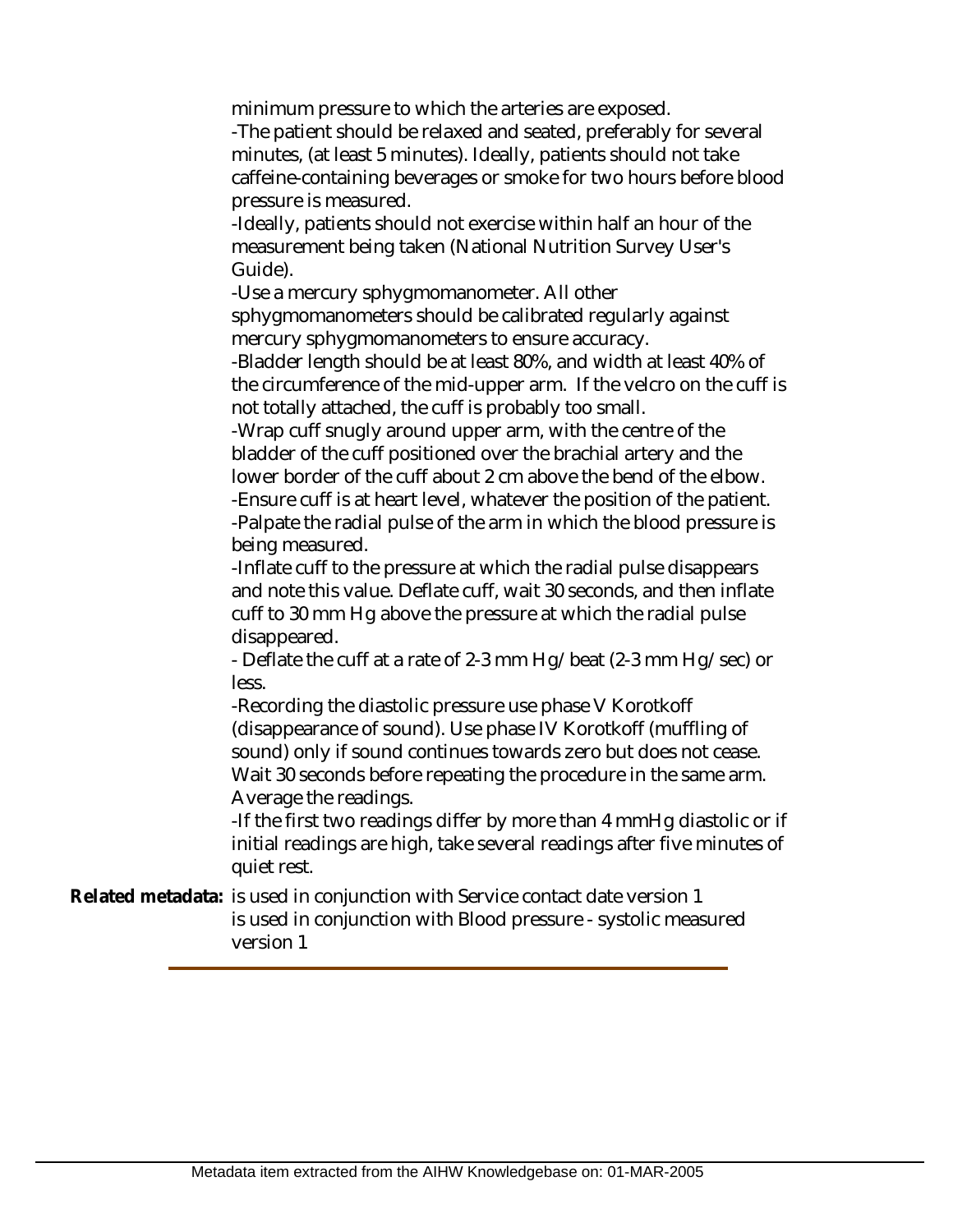# *Administrative Attributes*

| Source Document: The National Heart Foundation Blood Pressure Advisory<br>Committee's 'Guidelines for the Management of Hypertension -<br>1999' which are largely based on World Health Organization<br>Recommendations. (Guidelines Subcommittee of the WHO-ISH:<br>1999 WHO-ISH quidelines for management of hypertension. J<br>Hypertension 1999; 17:151-83). |  |
|------------------------------------------------------------------------------------------------------------------------------------------------------------------------------------------------------------------------------------------------------------------------------------------------------------------------------------------------------------------|--|
| Australian Bureau of Statistics 1998. National Nutrition Survey<br>User's Guide 1995. Cat. No. 4801.0. Canberra: ABS. (p. 20).                                                                                                                                                                                                                                   |  |
| National Diabetes Outcomes Quality Review Initiative<br>(NDOQRIN) data dictionary.                                                                                                                                                                                                                                                                               |  |
| Source Organisation: CV-Data Working Group<br>National Diabetes Data Working Group                                                                                                                                                                                                                                                                               |  |
| Comments: The pressure head is the height difference a pressure can raise a                                                                                                                                                                                                                                                                                      |  |

fluid's equilibrium level above the surface subjected to pressure. (Blood pressure is usually measured as a head of Mercury, and this is the unit of measure nominated for this data element.)

> The current (2002) definition of hypertension is based on the level of blood pressure above which treatment is recommended, and this depends on the presence of other risk factors, e.g. age, diabetes etc (NHF 1999 Guide to Management of Hypertension).

DSS - Cardiovascular disease (clinical):

In the primary care setting, blood pressure on both arms should be measured at the first visit, particularly if there is evidence of peripheral vascular disease.

Variation of up to 5 mm Hg in blood pressure between arms can be acceptable. In certain conditions (e.g. chronic aortic dissection, subclavian artery stenosis) all blood pressure recordings should be taken from the arm with the highest reading.

Measure sitting and standing blood pressures in elderly and diabetic patients or in other situations in which orthostatic hypotension might be suspected.

Measure and record heart rate and rhythm. Note: Atrial fibrillation in a patient with hypertension indicates increased risk of stroke. In all patients, consideration should be given to obtaining blood pressure measurements outside the clinic setting either by selfmeasurement of blood pressure at home or by non-invasive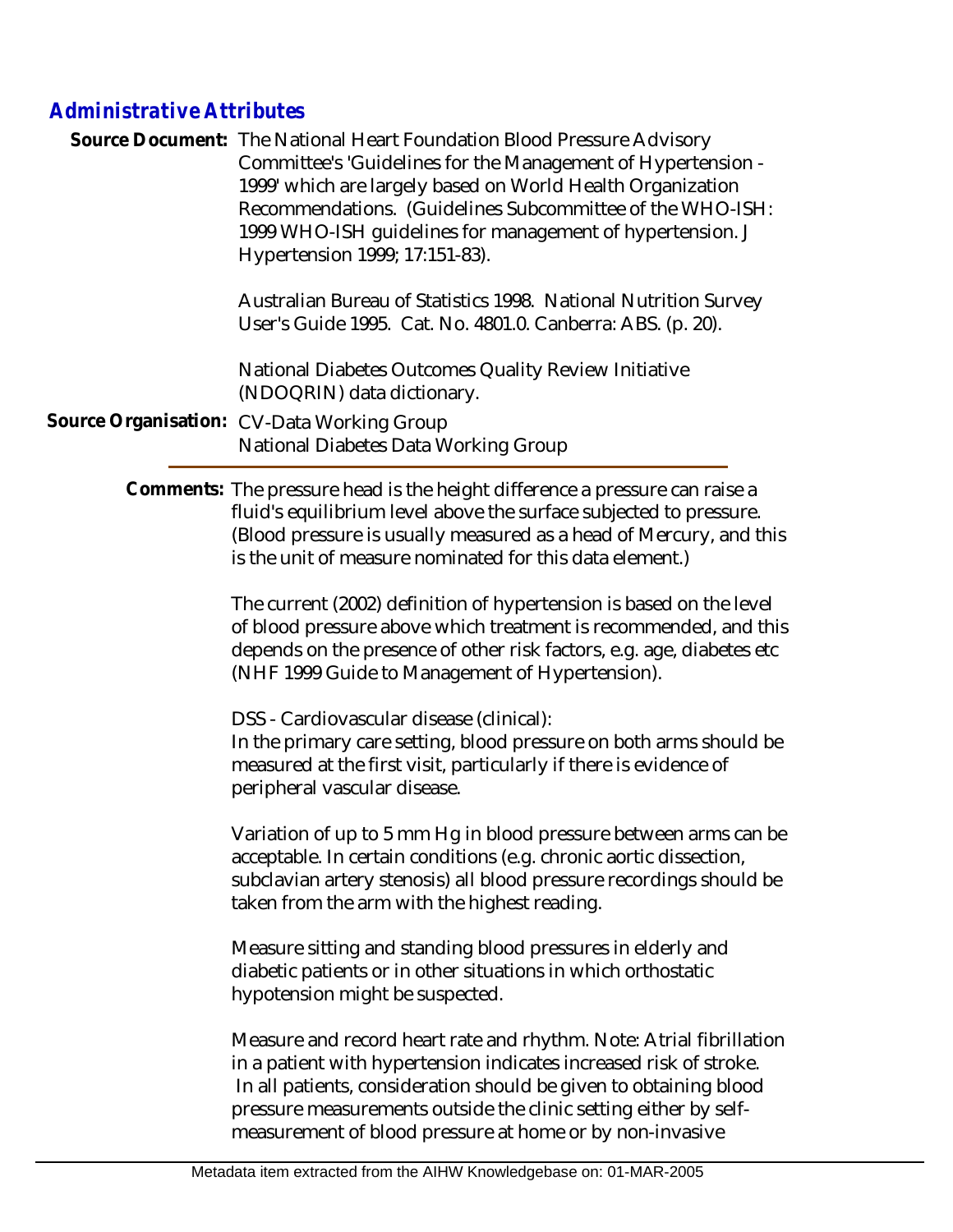ambulatory blood pressure monitoring.

Target-organ damage and cardiovascular outcome relate more closely to blood pressures measured outside the clinic, particularly with ambulatory monitoring. An accurate, reliable machine and technique are essential if home blood pressure monitoring is to be used. In up to 30% of patients who are hypertensive in the clinic, blood pressure outside the clinic is within acceptable limits ('white coat' hypertension).

High blood pressure is a major risk factor for coronary heart disease, heart failure, stroke, and renal failure with the risk increasing along with the level of blood pressure (Ashwell 1997; DHSH 1994b; Whelton 1994; Kannel 1991). The higher the blood pressure, the higher the risk of both stroke and coronary heart disease. The dividing line between normotension and hypertension is arbitrary.

 Both systolic and diastolic blood pressures are predictors of heart, stroke and vascular disease at all ages (Kannel 1991), although diastolic blood pressure is a weaker predictor of death due to coronary heart disease (Neaton & Wentworth 1992).

The risk of disease increases as the level of blood pressure increases. When blood pressure is lowered by 4-6 mmHg over two to three years, it is estimated that the risk reduces by 14 per cent in patients with coronary heart disease and by 42 per cent in stroke patients (Collins et al 1990; Rose 1992.) When high blood pressure is controlled by medication, the risk of cardiovascular disease is reduced, but not to the levels of unaffected people.

In settings such as general practice where the monitoring of a person's health is ongoing and where a measure can change over time, the service contact date should be recorded.

#### DSS - Diabetes (clinical):

The United Kingdom Prospective Diabetes Study (1987 to 1998) showed major benefit from lowering blood pressure in preventing diabetes complications.

A target for blood pressure for people who suffer from diabetes is 130/85 mm Hg or less; recommended by the Australian Diabetes Society (if proteinuria is detected it is less than 125/75 mm Hg) Australian Medicines Handbook: last modified February, 2001).

Following the NSW Principles of Care and Guidelines for the